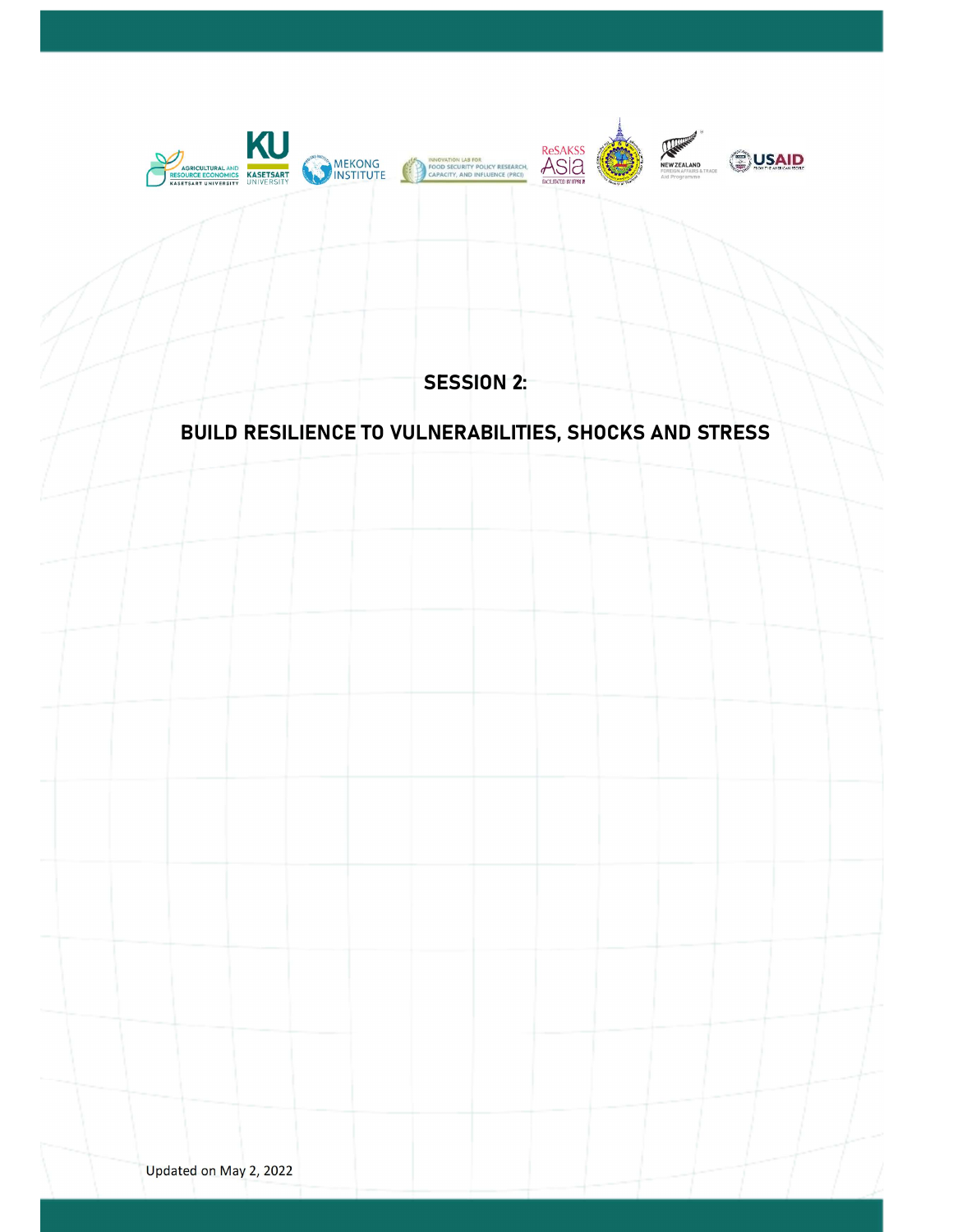

## Dr. Aerwadee Premashthira, Ph.D. Assistant Professor, Department of Agricultural and Resource Economics, Faculty of Economics, Kasetsart University, Thailand

Assistant Professor Aerwadee Premashthira is a lecturer in the Department of Agricultural and Resource Economics, Faculty of Economics, Kasetsart University.

Her teaching and research areas are related to Quantitative Analysis, Strategic Management, and Project Planning in Agricultural Economics. Her recent publication is analyzing the swine industry and the economic impact caused by COVID-19 lockdown measures on livestock production in Thailand. She has also completed studies into the impacts of the non-zero ractopamine pork import ban policy, and consumer behavior in Thailand affecting the Thai pork industry.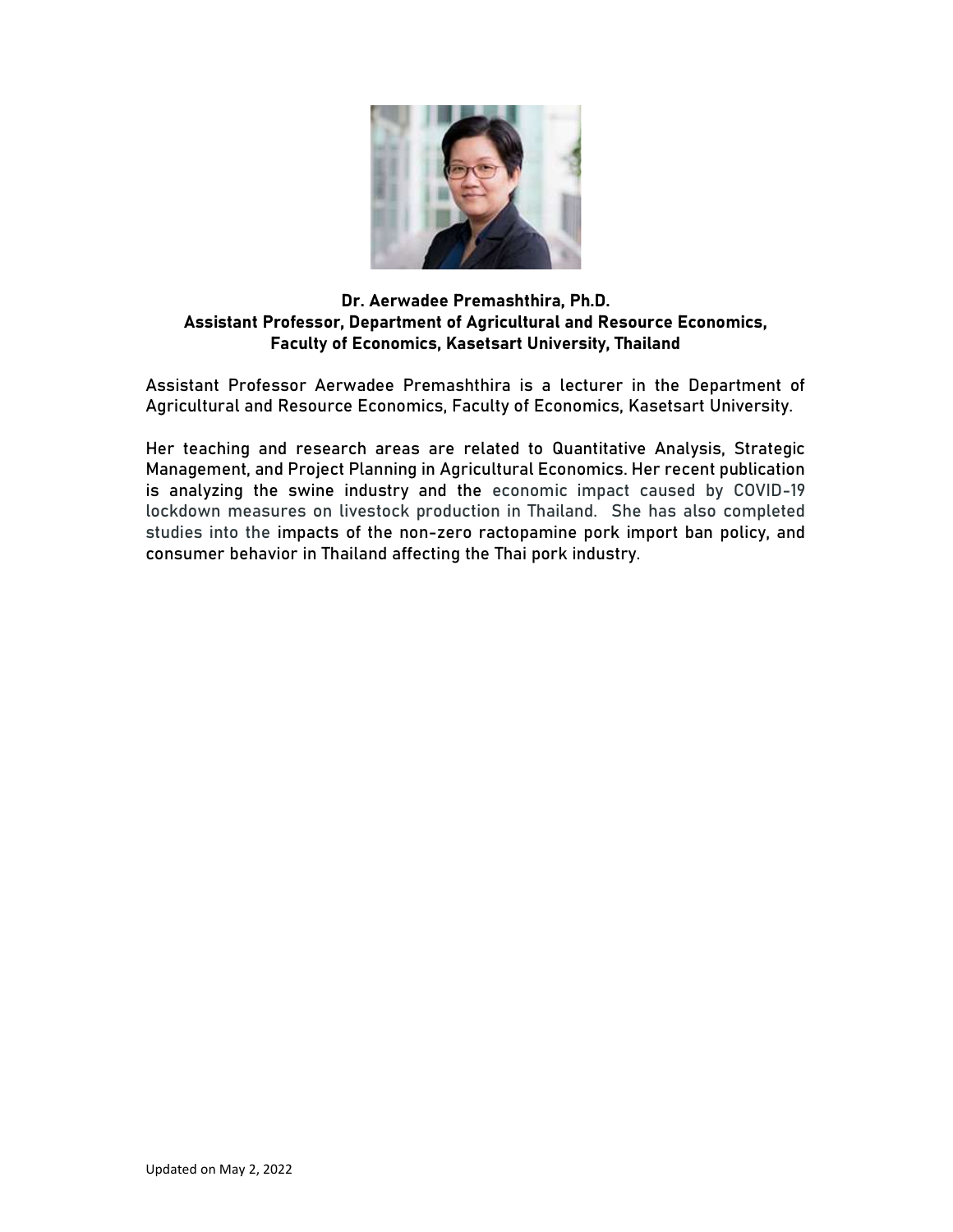

Dr. Yoshihisa Godo, Ph.D. Professor of Economics, Meiji Gakuin University, Tokyo, Japan

Dr. Yoshihisa Godo is Professor of Economics at Meiji Gakuin University, Tokyo. His research fields include development economics and agricultural economics. Godo's Development Economics (3rd edition), co-authored with Yujiro Hayami and published by Oxford University Press in 2005, is especially well known. His Japanese book, Nihon no Shoku to Nou (Food and Agriculture in Japan), received the 28th Suntory Book Prize, one of the most prestigious academic book prizes in Japan.

He has frequently been a visiting professor and researcher at many prestigious institutions, including the East Asian Institute at the National University of Singapore, the Economic Growth Center at Yale University, and the Asia Pacific Research Center at Stanford University. He is also engaged in various social activities such as Special Councillor to the Osaka City Government.

He received his Ph.D. degree from the University of Kyoto, Japan.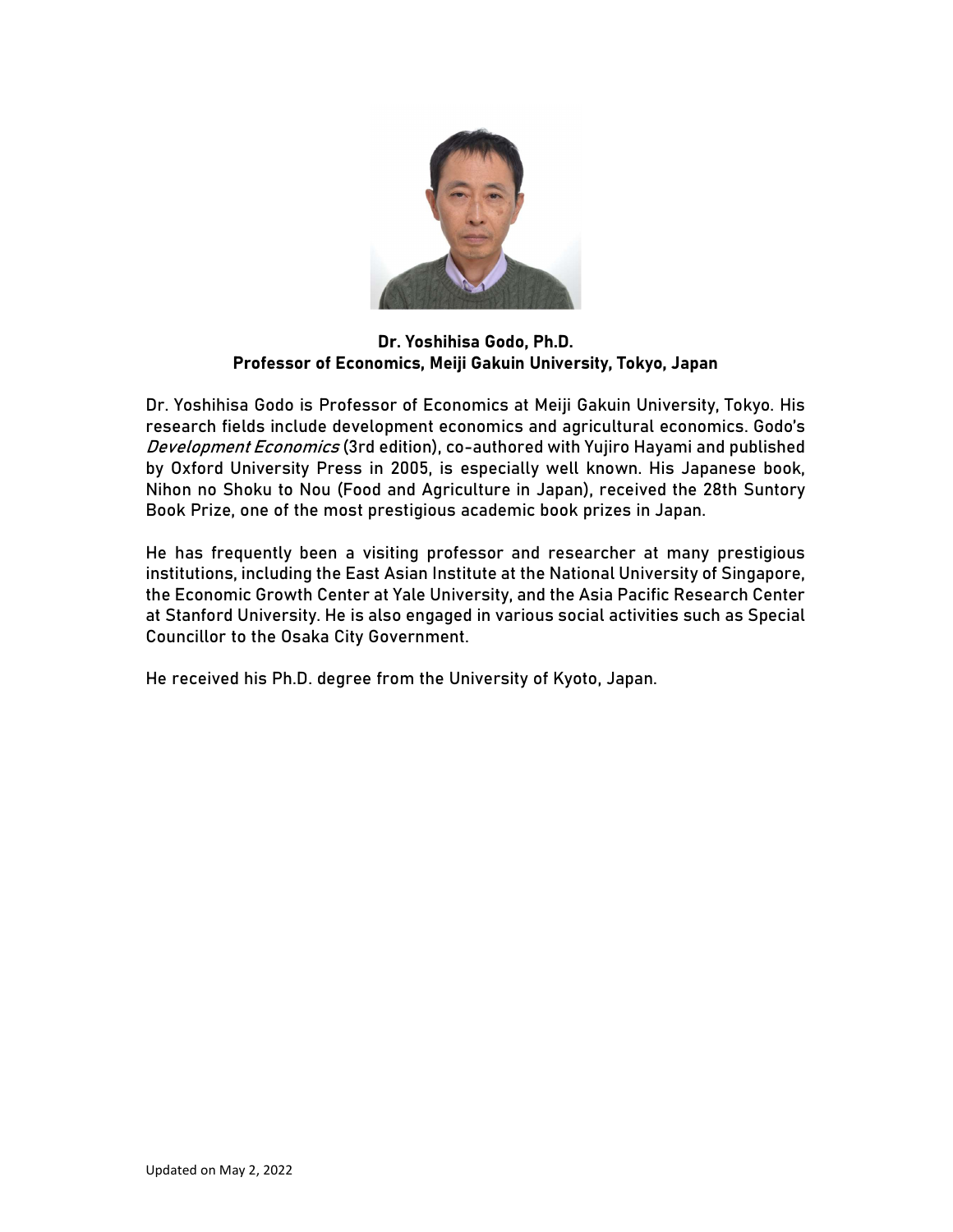

#### Dr. Witsanu Attavanich, Ph.D. Associate Professor, Faculty of Economics, Kasetsart University, Thailand

Dr. Witsanu Attavanich research frequently involves economic analysis of governmental and regional policies (mainly in climate change and the environment; agriculture; and food security and agricultural development). His contributed report won the 2016 Abraham Lincoln Honor Award for Increasing Global Food Security from the U.S. Department of Agriculture.

In addition to his teaching and impressive record of research, he serves as Associate Editor of the Kasetsart Journal of Social Sciences and Associate Deputy Editor of Climatic Change.

Dr. Witsanu completed his graduate and doctoral studies in Economics. He earned his M.A. from Thammasat University, Thailand, and his Ph.D. from Texas A&M University, USA. He then pursued postdoctoral studies at Rutgers University, USA, and served as a visiting scholar at Harris Manchester College,University of Oxford, UK.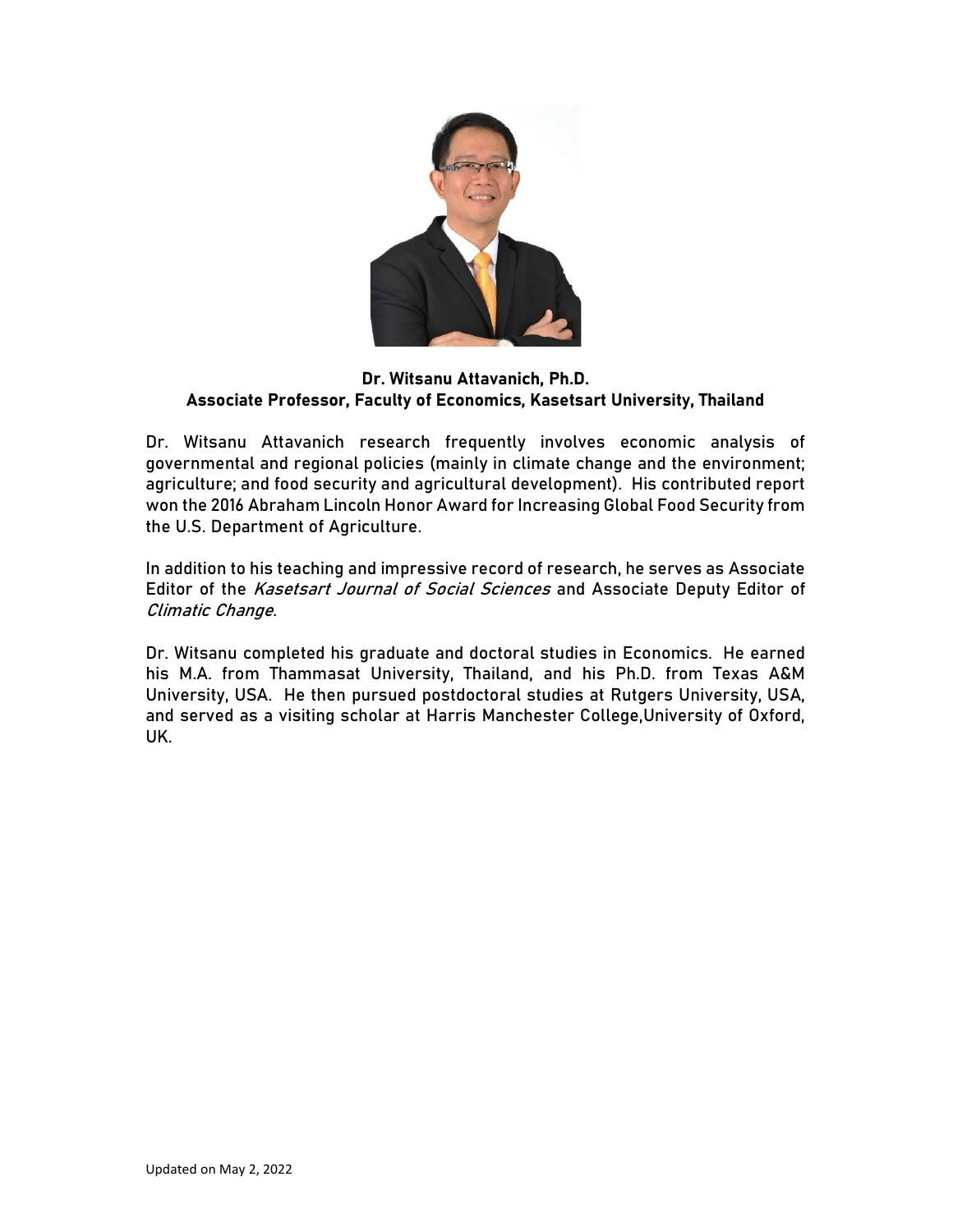

#### Dr. Thanaporn Athipanyakul, Ph.D. Associate Dean for Research and Social Development, Faculty of Economics, Kasetsart University and Director of the Applied Economics Research Center, Thailand

Dr. Thanaporn Athipanyakul's research and contributions focus on mechanism design for modern agriculture in the central region of Thailand. Her studies have included several case studies of various economic crops, including rice, cassava, and pineapple. Her current research topics are focused more intensely on sustainable global value chains for eco-agri-food systems in Thailand, and the Thai sugar and cane industry. Most notably, she has published widely on sugarcane production in Thailand.

She is currently Associate Dean for Research and Social Development at the Faculty of Economics at Kasetsart University and Director of the Applied Economics Research Center. She teaches courses on economics for farm management and agricultural production economics.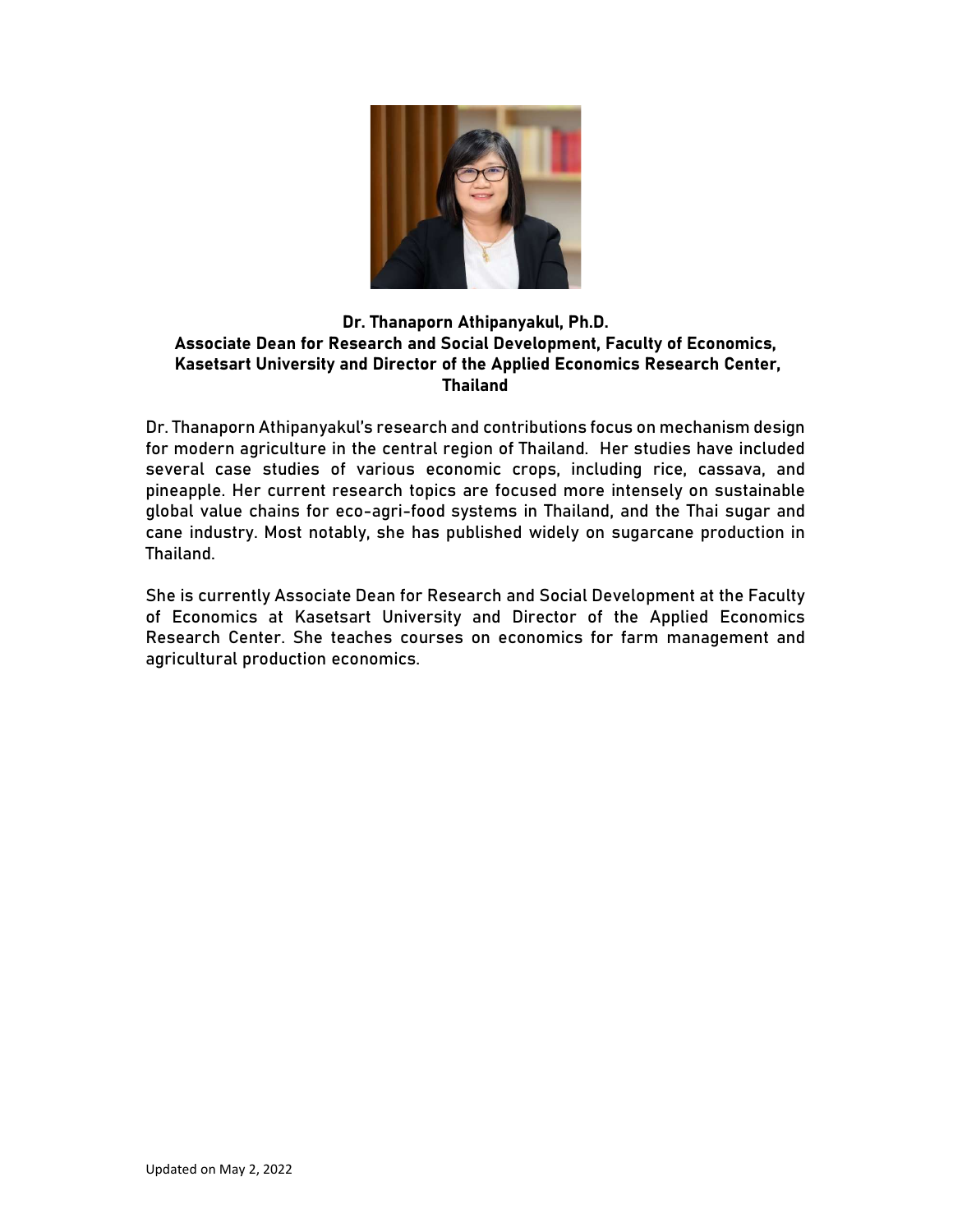

#### Dr. Kanokwan (May) Chodchoey, Ph.D. Executive Director, Asia and Pacific Seed Association (APSA)

Dr. Kanokwan's primary focus is seed sector development in Asia and the Pacific region by managing activities that provide wider awareness regarding protection of various plant varieties, the regional marketplace and trading of quality seeds, and related intellectual property rights. Her initiatives include launching public and private partnerships that lead to policy dialogues in seed trade, innovation, and capacity building for research and development using plant breeding technologies.

Currently, Dr. Kanokwan is leading the Asia and Pacific Seed Association, whose headquarters are in Singapore. Previously, she used her expert to work in a multinational seed company to manage its quality assurance and marketing program throughout the Asia and Pacific region.

Dr. Kanokwan holds a Ph.D. in Biotechnology from Mahidol University, Bangkok, Thailand.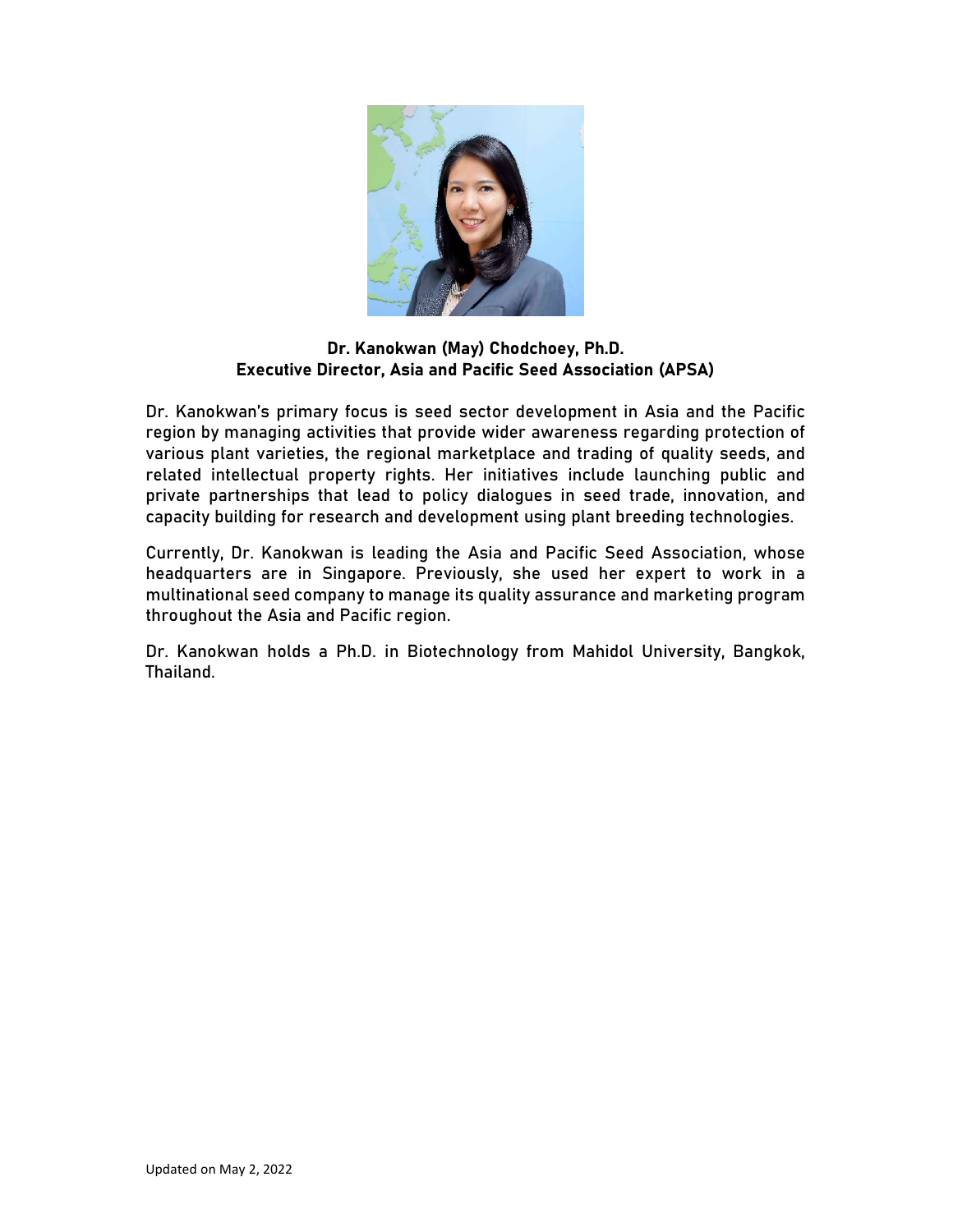

### Dr. Gordana Manevska-Tasevska, Ph.D. Associate Professor and Director of Ph.D. Studies, Department of Economics, Swedish University of Agricultural Sciences, Uppsala, Sweden

Dr. Gordana Manevska-Tasevska is an applied economist and a policy analyst. Her research often involves a broad focus on the performance of agricultural systems and their interplay with the Common Agricultural Policy.

She is currently Associate Professor and Director of Ph.D. Studies at the Department of Economics, in the Agrifood Economic Center of the Swedish University of Agricultural Sciences in Uppsala, Sweden. Her research focuses on the evaluation of rural development policies, particularly farm-level economics and environmental performance, farm diversification, competitiveness, and the sustainability and resilience of the agricultural systems.